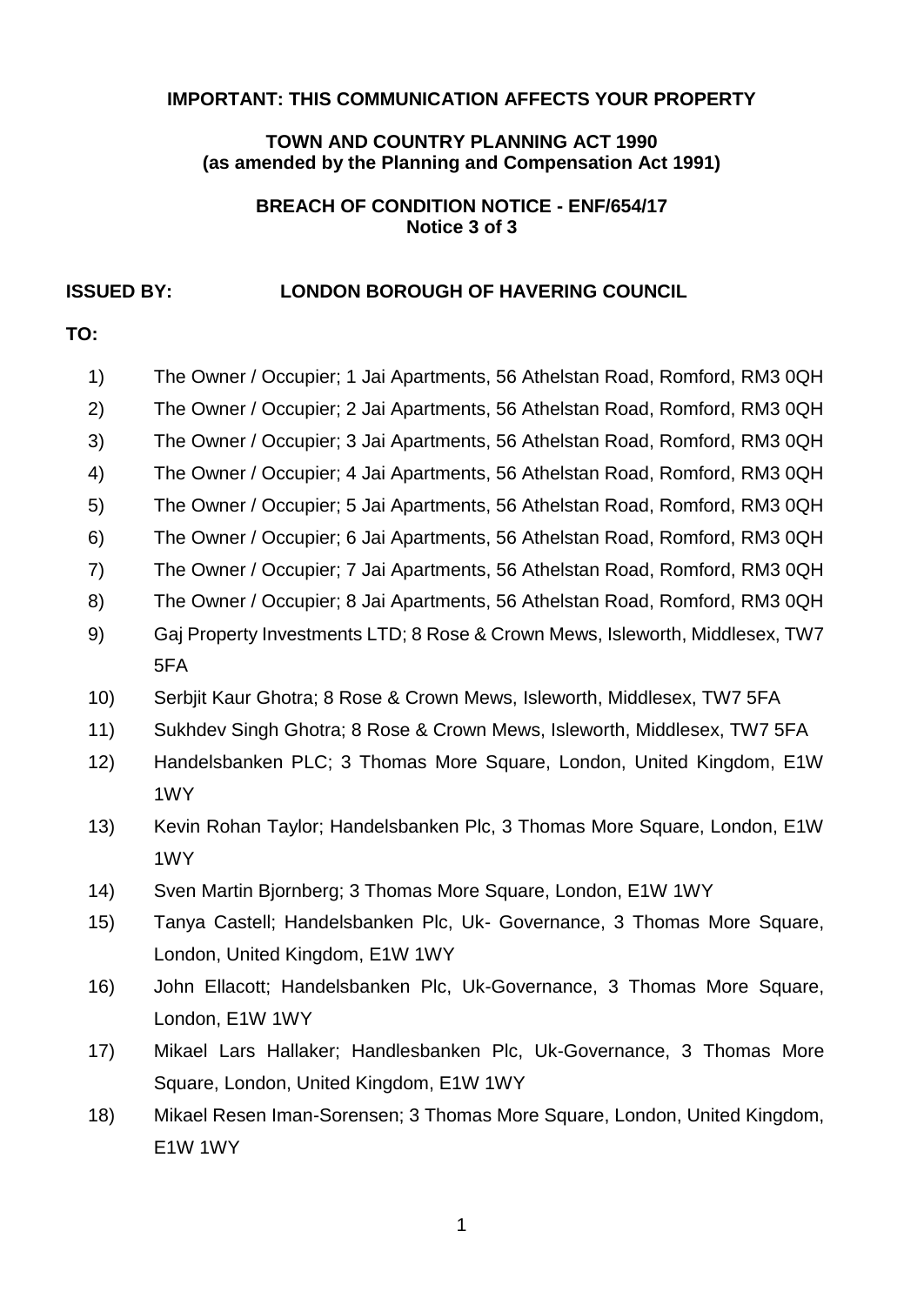- 19) Maureen Laurie; Handelsbanken Plc, Uk-Governance, 3 Thomas More Square, London, United Kingdom, E1W 1WY
- 20) Therese Agneta Kristina Lilja; Handelsbanken Plc, 3 Thomas More Square, London, United Kingdom, E1W 1WY
- 21) Owl Building Control Solutions Limited; Ramsbury House, Charnham Lane, Hungerford, Berkshire, United Kingdom, RG17 0EY
- **1. THIS IS A FORMAL NOTICE** which is issued by the Council, under section 187A of the above Act because they consider that conditions imposed on a grant of planning permission, relating to the land described below have not been complied with. It considers that you should be required to comply with the conditions specified in this notice.

# **2. THE LAND AFFECTED BY THE NOTICE**

 56 Athelstan Road, Romford, RM3 0QH known as 'Jai Apartments' and 'Veer House' as shown edged in black on the attached plan. The land is registered with HM Land Registry under references EGL23056, EGL 372006, EGL372224, and EGL489093.

# **3. THE RELEVANT PLANNING PERMISSION**

 The relevant planning permission to which this notice relates to is Q0039.15, which approved details in relation to conditions imposed on permission P1751.14.

# **4. THE BREACH OF CONDITIONS**

The following conditions have not been complied with:

 5. No development shall take place until there has been submitted to and approved by the Local Planning Authority a scheme of hard and soft landscaping, which shall include indications of all existing trees and shrubs on the site, and details of any to be retained, together with measures for the protection in the course of development. All planting, seeding or turfing comprised within the scheme shall be carried out in the first planting season following completion of the development and any trees or plants which within a period of 5 years from completion of the development die, are removed or become seriously damaged or diseased shall be replaced in the next planting season with others of a similar size and species, unless otherwise agreed in writing by the local Planning Authority.

 Reason: In accordance with Section 197 of the Town and Country Planning Act 1990 and to enhance the visual amenities of the development, and that the development accords with the Development Control Policies Development Plan Document Policy DC61

 11 Prior to the commencement of the development hereby approved a full and detailed application for the Secured by Design award scheme shall be submitted to the Local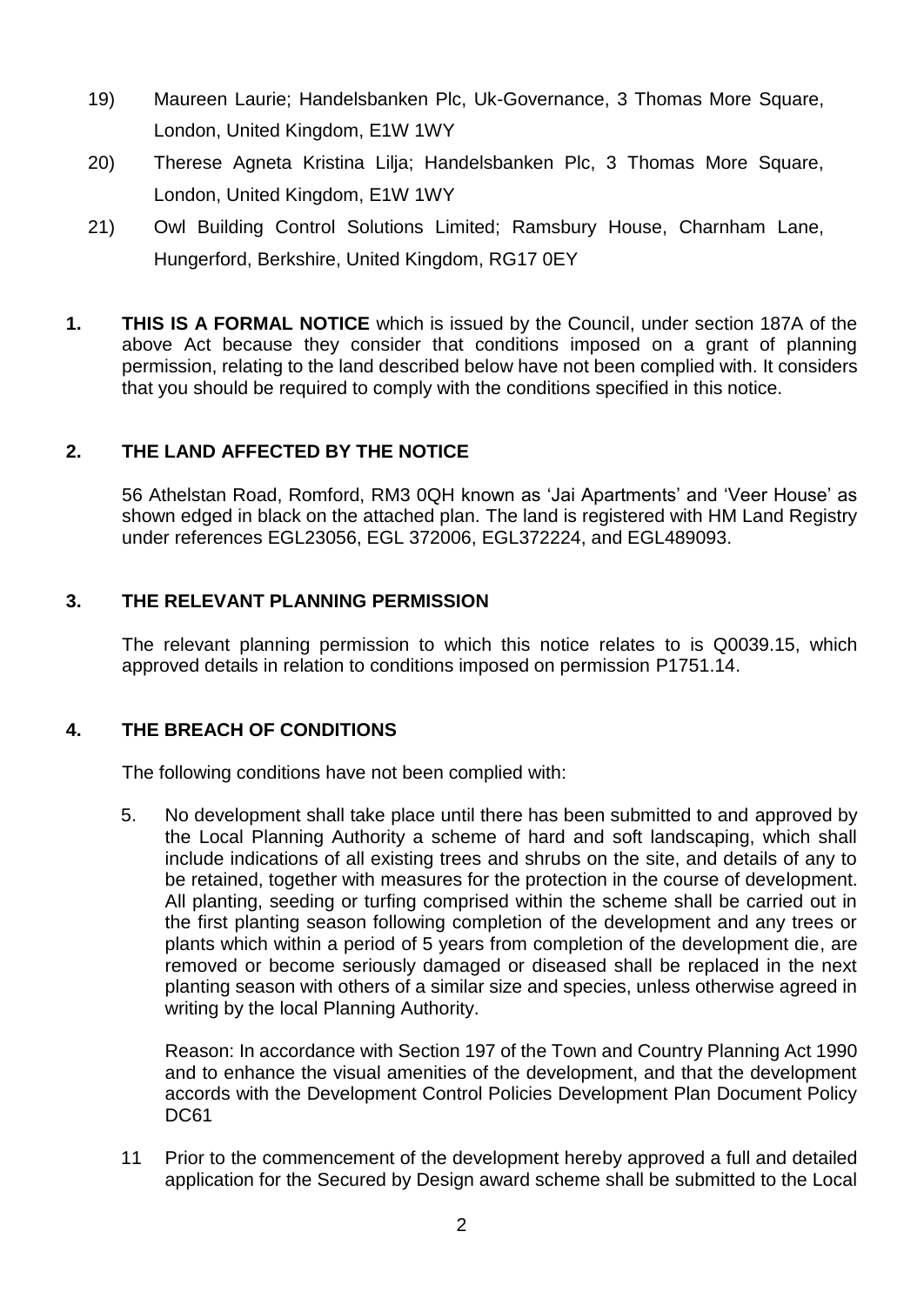Planning Authority, setting out how the principles and practices of the Secured by Design Scheme are to be incorporated. Once approved in writing by the Local Planning Authority in consultation with the Metropolitan Police Designing Out Crime Officers (DOCOs), the development shall be carried out in accordance with the agreed details.

 Reason: In the interest of creating safer, sustainable communities, reflecting guidance set out in the National Planning Policy Framework, Policy 7.3 of the London Plan, and Policies CP17 'Design' and DC63 'Delivering Safer Places' of the LBH LDF.

 14 Prior to the commencement of the development, all details of boundary screening shall be submitted to and approved in writing by the Local Planning Authority the approved details shall be implemented immediately on approval and shall be permanently retained and maintained thereafter to the satisfaction of the Local Planning Authority.

 Reason: To protect the visual amenities of the development and to prevent undue overlooking of adjoining properties

### **5. THE FOLLOWING ACTIVITIES ARE TO BE CARRIED OUT TO SECURE COMPLIANCE WITH THE CONDITIONS**

 As the person responsible for the breach of condition specified in section 4 of this notice, you are required to comply with the stated condition by taking the following steps:

- (1) Make any and all changes and alterations to the site and the building(s) on the site to ensure that the development complies with the drawings and details approved under application Q0039.15 for condition 5 of application P1717.14. This includes (but is not limited to):
	- (a) The removal of the large concrete slab / stone situated on the northwest corner of the site (on the junction between Athelstan Road and Fitzilian Avenue);
	- (b) The installation of- and planting of- all trees, bushes and other foliage as set out on drawing RM/01B/Conditions.01A. This includes planting the Amelancheir Arborea "Robin Hill" tree in the location by parking space P1 on drawing RM/01B/Conditions.01A.

#### **AND**

- (2) Make any and all changes and alterations to the site and the building(s) on the site to ensure that the development complies with the drawings and details approved under application Q0039.15 for condition 11 of application P1717.14. This includes (but is not limited to):
	- (a) Implementing the lighting scheme as set out on drawing RM/01B/Conditions.01A. This includes installing the streetlights located by parking space P1, as well as behind parking space P3 as indicated on drawing RM/01B/Conditions.01A. This also includes the installation of wall lights for several of the dwellings as set out on drawing RM/01B/Conditions.01A;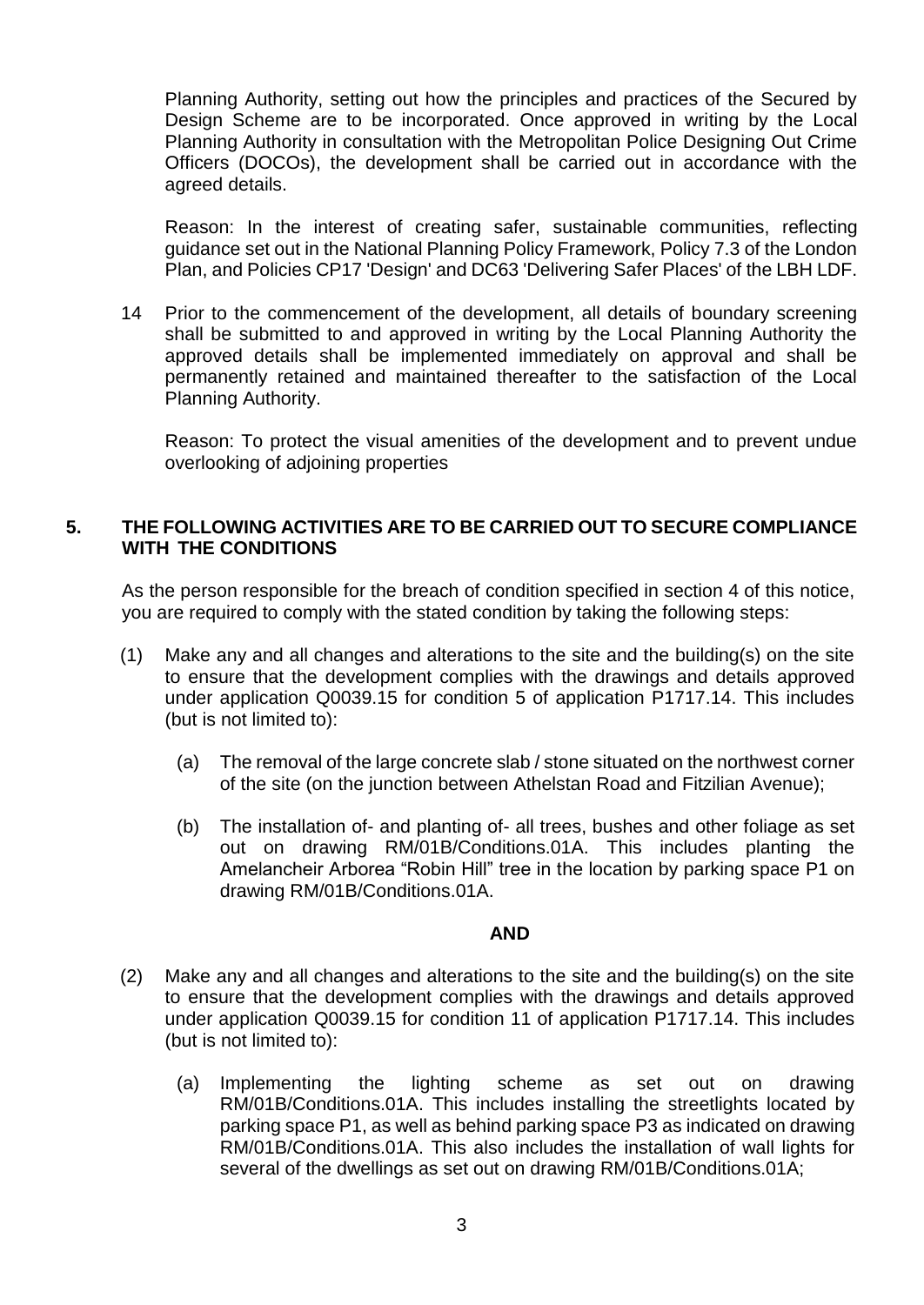### **AND**

- (3) Make any and all changes and alterations to the site and the building(s) on the site to ensure that the development complies with the drawings and details approved under application Q0039.15 for condition 14 of application P1717.14. This includes (but is not limited to):
	- (a) The installation of a new 0.6m high brick wall on the northern side of the site (on the Fitzilian Avenue side of the site). This is indicated on drawing RM/01B/Conditions.01A;
	- (b) The installation of a 3m high brick wall on the northern side of the site, next to No8 Fitzilian Avenue, and is indicated on drawing RM/01B/Conditions.01A;
	- (c) A new 1.2m high fence located on the southern side of the site, on the boundary with No52 Athelstan Road, as shown on drawing RM/01B/Conditions.01A.

#### **AND**

 (4) Remove all materials, rubble and debris from the site as a result of taking steps (1), (2), and (3) above.

 Time for compliance: 28 days from the effective date of this notice, beginning with the day on which the notice is served on you.

### **6. WHEN THIS NOTICE TAKES EFFECT**

 This notice takes effect **immediately** it is served on you or you receive it by postal delivery.

Dated: **4th November 2021** 

Signed**:** 

Parid Coline

**David Colwill** 

Position**:** Team Leader**,** Planning Enforcement

### **Authorised Officer**

 On behalf of: The Mayor and Burgesses of the London Borough of Havering, Town Hall, Main Road, Romford, RM1 3BD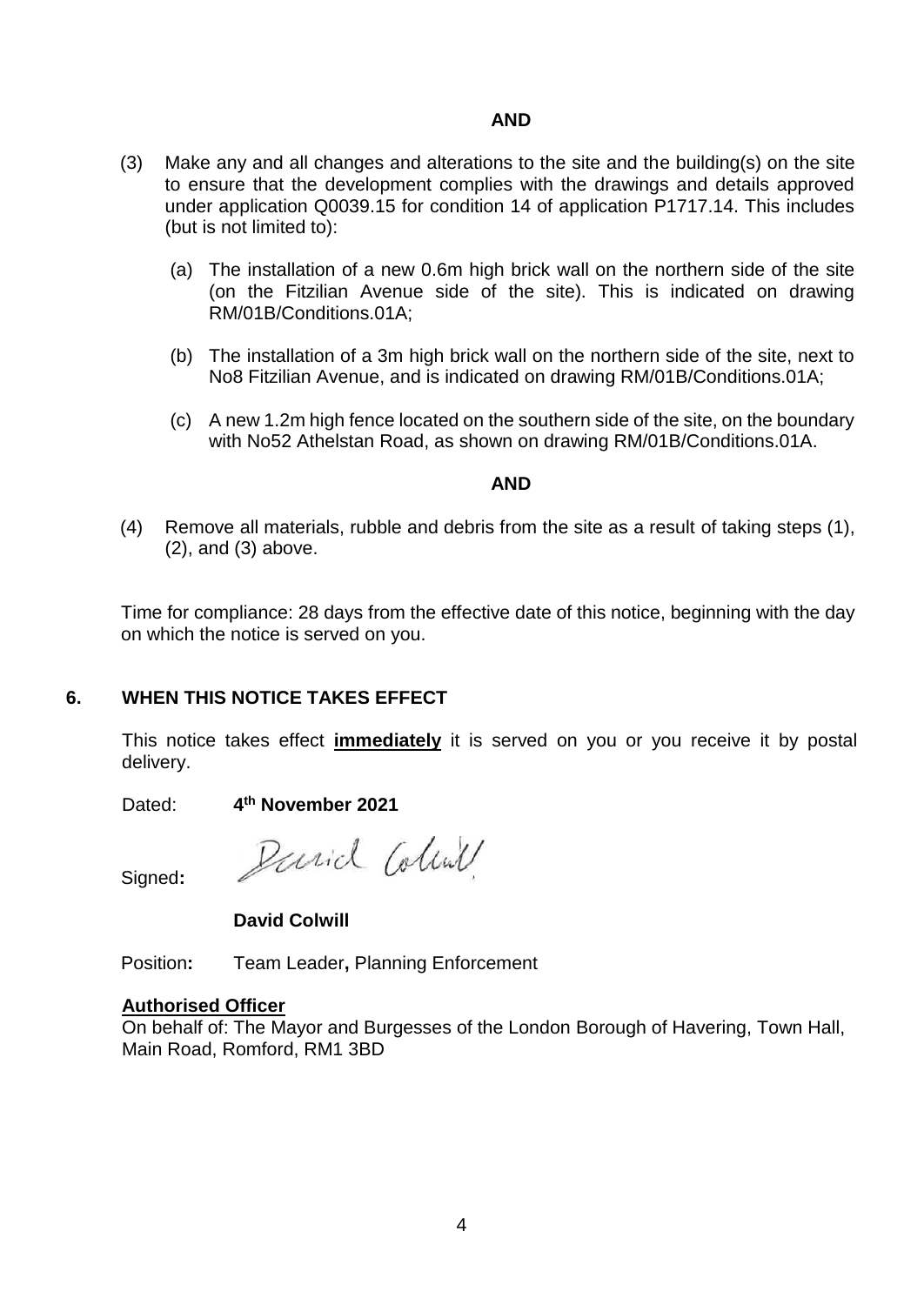#### **WARNING**

# **THERE IS NO RIGHT OF APPEAL AGAINST THIS NOTICE**

 It is an offence to contravene the requirements stated in paragraph 5 of this notice after the end of the compliance period. You will then be at risk of immediate prosecution in the Magistrates Court for which the maximum penalty is £2,500 for a first offence and for any subsequent offence. If you are in any doubt about what this notice requires you to do, you should get in touch immediately with **Samuel Cadman, Planning Enforcement Officer, Town Hall, Main Road, Romford, RM1 3BD (01708 433 758).** 

 If you need independent advice about this notice, you are advised to contact urgently a lawyer, planning consultant or other professional adviser specialising in planning matters. If you wish to contest the validity of the notice, you may only do so by an application to the High Court for judicial review. A lawyer will advise you on what this procedure involves.

**DO NOT LEAVE YOUR RESPONSE TO THE LAST MINUTE**